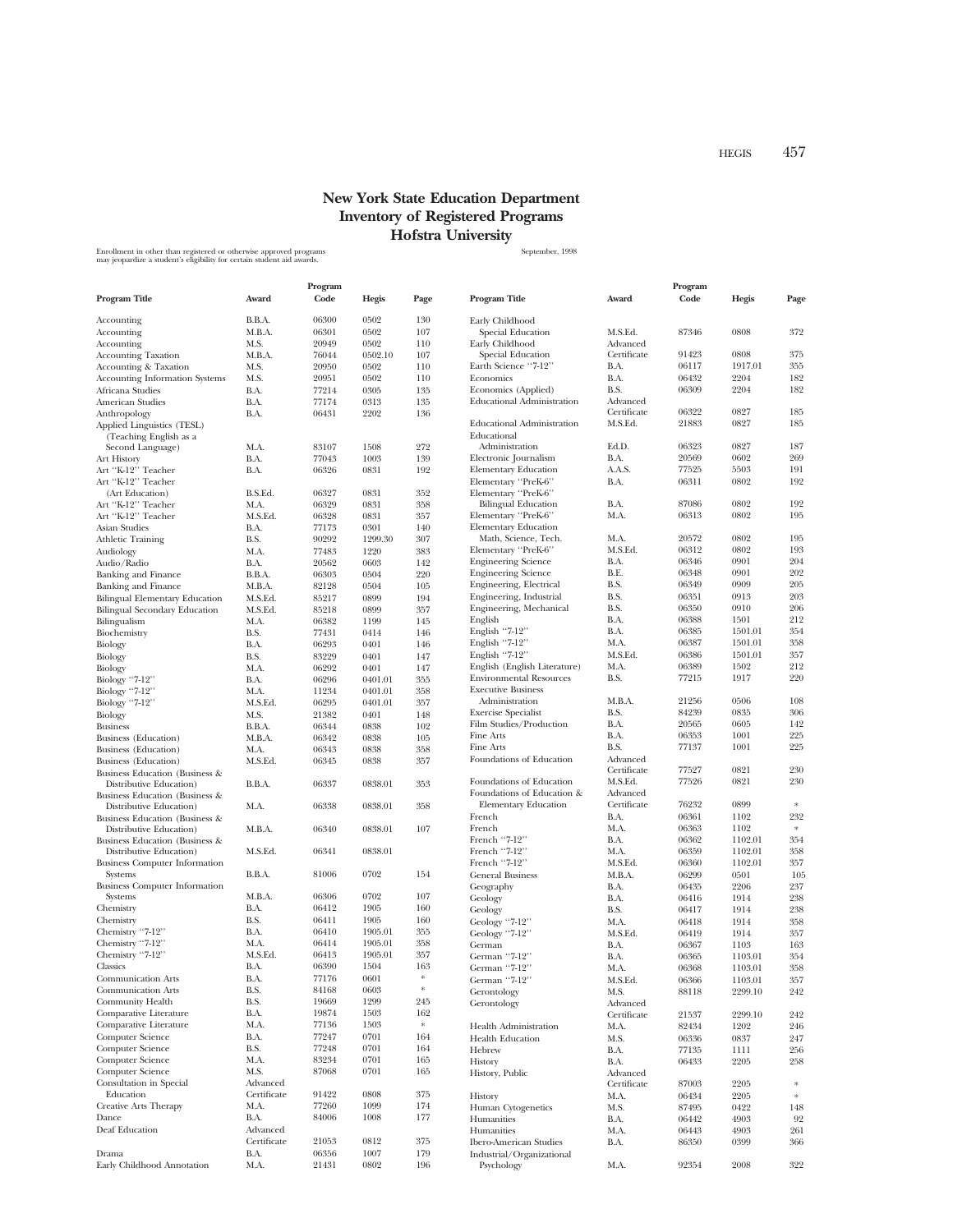|                               |                                      | Program |         |                |                                               |             | Program |         |                   |
|-------------------------------|--------------------------------------|---------|---------|----------------|-----------------------------------------------|-------------|---------|---------|-------------------|
| <b>Program Title</b>          | Award                                | Code    | Hegis   | Page           | Program Title                                 | Award       | Code    | Hegis   | Page              |
|                               |                                      |         |         |                |                                               |             |         |         |                   |
| Interdisciplinary Studies,    |                                      |         |         |                | Reading Teacher                               | Advanced    |         |         |                   |
| New College                   | B.A.                                 | 82013   | 4901    | 93             |                                               | Certificate | 13808   | 0830    | 338               |
| Interdisciplinary Studies,    |                                      |         |         |                | Reading, Language, and                        |             |         |         |                   |
| New College                   | M.A.                                 | 06119   | 4901    | 263            | <b>Cognition Teacher</b>                      | M.A.        | 13806   | 0830    | 337               |
| <b>International Business</b> | B.B.A.                               | 06308   | 0513    | 264            | Reading Teacher                               | M.S.Ed.     | 13807   | 0830    | 337               |
| <b>International Business</b> | M.B.A.                               | 82009   | 0513    | 105            | Reading Teacher/                              |             |         |         |                   |
| Italian                       | B.A.                                 | 06370   | 1104    | 266            | Special Education                             | M.S.Ed.     | 79300   | 0830.01 | 337               |
| Italian "7-12"                | B.A.                                 | 06371   | 1104.01 | 354            |                                               |             |         |         |                   |
| Jewish Studies (Judaica)      | B.A.                                 | 77175   | 0399    | 268            | Rehabilitation Administration                 | Advanced    |         |         |                   |
| Law                           | J.D.                                 | 06384   | 1401    | 125            |                                               | Certificate | 21517   | 0506    | 344               |
| Liberal Arts                  | B.A.                                 | 77216   | 4901    | 272            | Rehabilitation Counseling                     | M.S.Ed.     | 77761   | 2104.10 | 343               |
| Liberal Arts, University      |                                      |         |         |                | Russian                                       | B.A.        | 06116   | 1106    | 163               |
| Without Walls                 | B.A.                                 | 06439   | 4901    | 98             | Russian "7-12"                                | B.A.        | 06378   | 1106.01 | 354               |
| Liberal Arts, University      |                                      |         |         |                | Russian "7-12"                                | M.A.        | 06380   | 1106.01 | 358               |
| Without Walls                 | B.S.                                 | 78070   | 4901    | 98             | Russian "7-12"                                | M.S.Ed.     | 06379   | 1106.01 | 357               |
| Managed Care                  | Advanced                             |         |         |                | School Administrator                          | Advanced    |         |         |                   |
|                               | Certificate                          | 20244   | 1202    | 248            | & Supervisor                                  | Certificate | 06324   | 0828    | 185               |
| Management                    | B.B.A.                               | 06305   | 0506    | 275            | School and Community                          |             |         |         |                   |
| Management                    | M.B.A.                               | 82129   | 0506    | 107            | <b>Health Education</b>                       | B.S.        | 86010   | 0837    | $\ast$            |
| Management (Hauppague)        | M.B.A.                               | 19287   | 0506    | 107            | School Counselor                              | Advanced    |         |         |                   |
| Marketing                     | B.B.A.                               | 06307   | 0509    | 279            |                                               | Certificate | 06319   | 0826.01 | 170               |
| Marketing                     | M.B.A.                               | 82130   | 0509    | 107            | School Counselor                              | M.S.Ed.     | 06318   | 0826.01 | 170               |
| Marriage & Family Therapy     | Advanced                             |         |         |                |                                               |             |         |         |                   |
|                               | Certificate                          | 86077   | 2104.10 | 284            | School Counselor                              | Advanced    | 19832   | 0899    | 170               |
| Marriage & Family Therapy     | M.A.                                 | 82523   | 2104.10 | 283            | <b>Bilingual Extension</b>                    | Certificate |         |         |                   |
| Mass Media Studies            | B.A.                                 | 20570   | 0601    | 286            | School Health Education                       | B.S.        | 19772   | 0837    | 244               |
| Mathematics                   | B.A.                                 | 06397   | 1701    | 288            | School Psychologist                           | M.A.        | 06321   | 0826.02 | 323               |
| Mathematics                   | B.S.                                 | 06401   | 1701    | 288            | School Psychologist                           | Ph.D.       | 06320   | 0826.02 | 323               |
| Mathematics                   | M.A.                                 | 06402   | 1701    | 289            | Secretarial and Office Subjects               |             |         |         |                   |
| Mathematics, Applied          | M.S.                                 | 90085   | 1703    | 289            | (Business Education)                          | B.S.Ed.     | 06339   | 0838    | 353               |
| Mathematics "7-12"            | B.A.                                 | 06398   | 1701.01 | 354            | Sex Counseling                                | Advanced    |         |         |                   |
| Mathematics "7-12"            | M.A.                                 | 06400   | 1701.01 | 358            |                                               | Certificate | 82529   | 2104.10 | 284               |
| Mathematics "7-12"            | M.S.Ed.                              | 06399   | 1701.01 | 357            | Social Studies "7-12"                         | B.A.        | 02359   | 2201.01 | 355               |
| Middle School Extension,      | Advanced                             |         |         |                | Social Studies "7-12"                         | M.A.        | 02357   | 2201.01 | 358               |
| grades 5-6                    | Certificate                          | 19805   | 0899    | 359            | Social Studies "7-12"                         | M.S.Ed.     | 02142   | 2201.01 | 357               |
| Middle School Extension,      | Advanced                             |         |         |                | Sociology                                     | B.A.        | 06437   | 2208    | 363               |
| grades 7-9                    | Certificate                          | 19806   | 0844    | 196            | Spanish                                       | B.A.        | 06375   | 1105    | 366               |
| Music                         | B.A.                                 | 06354   | 1005    | 295            | Spanish                                       | M.A.        | 06374   | 1105    | $\frac{1}{2} \xi$ |
| Music                         | B.S.                                 | 06355   | 1005    | 295            |                                               |             |         |         |                   |
| Music "K-12" Teacher          | B.A.                                 | 06332   | 0832    | 354            | Spanish "7-12"                                | B.A.        | 06372   | 1105.01 | 354               |
| Music "K-12" Teacher          | B.S.Ed.                              | 06331   | 0832    | 354            | Spanish "7-12"                                | M.A.        | 06376   | 1105.01 | 358               |
| Music "K-12" Teacher          | M.A.                                 | 06333   | 0832    | 358            | Spanish "7-12"                                | M.S.Ed.     | 06373   | 1105.01 | 357               |
| Music "K-12" Teacher          | $\mathbf{M}.\mathbf{S}.\mathbf{Ed}.$ | 06330   | 0832    | 357            | Special Education                             |             |         |         |                   |
| Natural Science               | B.A.                                 | 06440   | 4902    | 96             | & Art Therapy                                 | M.S.Ed.     | 86078   | 0899    | 373               |
| Natural Science               | M.A.                                 | 06441   | 4902    | $\ast$         | Special Education Assessment                  | Advanced    |         |         |                   |
| Philosophy                    | B.A.                                 | 06395   | 1509    | 302            | and Diagnosis                                 | Certificate | 91561   | 0808    | 376               |
| Physical Education            | M.S.                                 | 87061   | 0835    | 308            | Special Education                             | M.P.S.      | 81473   | 0808    | 371               |
| Physical Education            |                                      |         |         |                | Special Education, Teachers of                | M.S.Ed.     | 06314   | 0808    | 371               |
| Teacher "K-12"                | B.S.Ed.                              | 06335   | 0835    | 306            | Special Education, Teachers of                | M.A.        | 06315   | 0808    | 374               |
| Physics                       | B.A.                                 | 06406   | 1902    | 317            | Special Education, Teachers of                | Advanced    |         |         |                   |
| Physics, Applied              | B.S.                                 | 06121   | 1902    | 317            |                                               | Certificate | 78716   | 0808    | 374               |
| Physics "7-12"                | B.A.                                 | 06407   | 1902.01 | 355            | Speech Communication &                        |             |         |         |                   |
| Physics "7-12"                | M.A.                                 | 06405   | 1902.01 | 358            | <b>Rhetorical Studies</b>                     | B.A.        | 20571   | 0601    | 381               |
|                               |                                      |         |         |                | Speech Communication &                        |             |         |         |                   |
| Physics "7-12"                | M.S.Ed.                              | 06404   | 1902.01 | 357            | Education                                     | B.A.        | 20561   | 1506    | 355               |
| <b>Political Science</b>      | B.A.                                 | 06436   | 2207    | 319            |                                               |             |         |         |                   |
| Postsecondary Transition      | Advanced                             |         |         |                | Speech-Language Pathology                     | B.A.        | 81105   | 1220    | 383               |
| Specialist                    | Certificate                          | 19961   | 0899    | 375            | Speech-Language Pathology                     | M.A.        | 77482   | 1220    | 384               |
| Print Journalism              | B.A.                                 | 20568   | 0602    | 269            | Speech & Hearing Handicapped,                 |             |         |         |                   |
| Program Evaluators, Program   |                                      |         |         |                | Teachers of                                   | M.A.        | 06317   | 0815    | 384               |
| to Prepare                    | M.S.Ed.                              | 78392   | 0824    | 348            | Taxation                                      | M.S.        | 20952   | 0502.10 | 110               |
| Psychology                    | B.A.                                 | 06420   | 2001    | 322            | Teaching of English as a Second               |             |         |         |                   |
| Psychology                    | M.A.                                 | 06421   | 2001    | 322            | Language (TESL)                               | M.S.Ed.     | 83108   | 1508    | 358               |
| Psychology, Applied Research  |                                      |         |         |                | Teaching of Writing                           | M.A.        | 87500   | 0899    | 390               |
| & Evaluation                  | Ph.D.                                | 76316   | 2002    | $\frac{1}{25}$ | Teaching of Writing                           | Advanced    |         |         |                   |
| Psychology, Clinical-School   | Ph.D.                                | 81073   | 2099    | 323            |                                               | Certificate | 87501   | 0899    | 390               |
| Psychology, School-Community  | M.A.                                 | 06423   | 2099    | $\approx$      | Technology and Public Policy                  | B.S.        | 79551   | 4999    | $\ast$            |
|                               |                                      |         |         |                | <b>Theater Arts</b>                           | B.F.A.      | 06358   | 1007    | 179               |
| Psychology, School-Community  | M.S.                                 | 20796   | 2099    | 323            | Video/Television                              | B.A.        | 20563   | 0603    | 142               |
| Psychology, School-Community  | Ph.D.                                | 06422   | 2099    | $\mathbf{x}$   |                                               |             |         |         |                   |
| Psychology, School-Community  | Psy.D.                               | 19578   | 2099    | 325            | Video/Television                              | B.S.        | 20564   | 0603    | 142               |
| Reading, Language, and        |                                      |         |         |                | Video/Television & Business                   | B.S.        | 20567   | 0605    | 142               |
| Cognition                     | Ed.D.                                | 13809   | 0830    | 339            | Video/Television & Film                       | B.S.        | 20566   | 0605    | 142               |
| Reading, Language, and        |                                      |         |         |                |                                               |             |         |         |                   |
| Cognition                     | Ph.D.                                | 13810   | 0830    | 340            | *No new students being admitted at this time. |             |         |         |                   |
|                               |                                      |         |         |                |                                               |             |         |         |                   |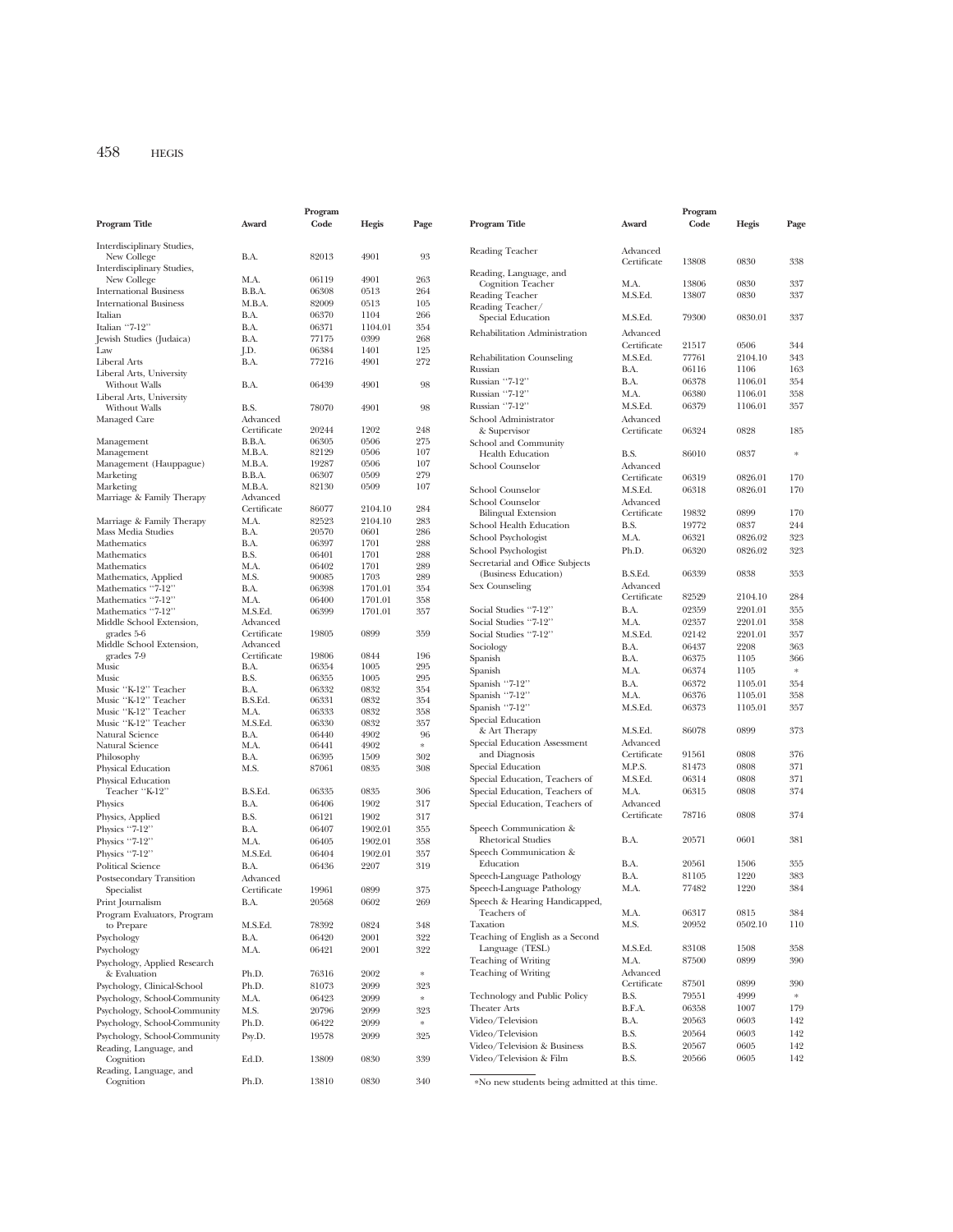## Index

| Absences (see Attendance)                             | 62         |
|-------------------------------------------------------|------------|
| Academic Advisement                                   | 14         |
| Academic Calendar<br>51, inside covers                |            |
| Academic Chairs and Distinguished Professorships      | 414        |
| <b>Academic Honesty</b>                               | 50         |
| <b>Academic Honors</b>                                | 66         |
| Academic Organization                                 | 8          |
| Academic Projects, Special                            | 130        |
| Acceptance Fee (see Tuition Deposit)                  | 26         |
| Accounting, Taxation, and Business Law                | 130        |
| Accounting & Taxation                                 | 110        |
| <b>Accounting Certificate Program</b>                 | 11         |
| <b>Accounting Information Systems</b>                 | 110        |
| Accreditation                                         | 3          |
| <b>Activity Fee</b>                                   | 26         |
| Address, Change of                                    | 50         |
| Administration and Policy Studies                     | 134        |
| Administrative Staff                                  | 404        |
| Admission to the University                           |            |
| Graduate                                              | 71         |
| <b>High School</b>                                    | 54         |
| Part-time                                             | 10, 56     |
| <b>Summer Sessions</b>                                | 10         |
| Transfer                                              | 54         |
| Undergraduate                                         | 54         |
| Advanced Certificate                                  |            |
| Consultation in Special Education                     | 375        |
| Deaf Education                                        | 375<br>375 |
| Early Childhood Special Education<br>Gerontology      | 242        |
| Middle School Extension, grades 5-6                   | 359        |
| Middle School Extension, grades 7-9                   | 196        |
| Postsecondary Transition Specialist                   | 375        |
| Public History                                        | 257        |
| School Counselor Bilingual Extension                  | 170        |
| Special Education Assessment and Diagnosis            | 376        |
| <b>Teaching of Writing</b>                            | 390        |
| Advanced Placement                                    | 54         |
| Advanced Standing Policy (See Transfer Credit Policy) | 57         |
| Advanced Standing (Transfer Credit) for Core Courses  | 84         |
| <b>Advanced Study Programs</b>                        | 73         |
| Counseling                                            | 170        |
| <b>Educational Administration</b>                     | 185        |
| Foundations of Education<br>Reading                   | 230<br>338 |
| Sex Counseling                                        | 284        |
| Special Education                                     | 371        |
| Advisement, University                                | 14         |
| Africana Studies                                      | 135        |
| Alumni Relations                                      | 13         |
| Ambassador Program                                    | 14         |
| American Studies                                      | 135        |
|                                                       |            |
| Anthropology                                          | 136        |
| Application Fee                                       | 26         |
| Application for Graduation                            | 77         |
| Graduate<br>Undergraduate                             | 66         |
|                                                       |            |

| <b>Applied Economics</b>                      | 182        |
|-----------------------------------------------|------------|
| <b>Applied Linguistics</b>                    | 272        |
| <b>Applied Mathematics</b>                    | 289        |
| <b>Applied Physics</b>                        | 317        |
| Applied Research and Evaluation in Psychology | 326        |
| Applied Science, Associate Degree             | 191        |
| Arabic                                        | 139        |
| Army Cooperative Program                      | 55         |
| Art Education                                 | 352        |
| Art History and Humanities                    | 139        |
| Asian Studies                                 | 140        |
|                                               | 191        |
| Associate in Applied Science                  |            |
| Astronomy                                     | 141        |
| Athletics, Intercollegiate                    | 16         |
| <b>Athletic Training</b>                      | 307        |
| Attendance                                    | 62         |
| Attendance at Another College                 | 63         |
| Audiology or Speech-Language Pathology        | 383        |
| Audio/Video/Film                              | 141        |
| Auditing                                      | 50         |
| Availability of Records                       | 53         |
| Average, Cumulative Grade-Point               |            |
| Graduate                                      | 74         |
| Undergraduate                                 | 61         |
| Awards                                        | 47         |
| Axinn Library, Joan and Donald E.             | 22         |
| Baccalaureate Degrees with Distinction        | 68         |
| <b>Bachelor</b> of Arts                       | 80         |
| Africana Studies                              | 135        |
| American Studies                              | 135        |
| Anthropology                                  | 136        |
| Art History                                   | 139        |
| Asian Studies<br>Audio/Radio                  | 140<br>142 |
| Biology                                       | 146        |
| Broadcast Journalism                          | 269        |
| Chemistry                                     | 160        |
| Classics                                      | 163        |
| Comparative Literature                        | 162        |
| Computer Science                              | 164        |
| Dance                                         | 177        |
| Drama                                         | 179        |
| Economics                                     | 182        |
| Education                                     | 192        |
| Elementary and Bilingual Education            | 192        |
| <b>Engineering Science</b>                    | 204        |
| English<br>Film Studies and Production        | 212<br>142 |
| Fine Arts                                     | 225        |
| French                                        | 232        |
| Geography                                     | 237        |
| Geology                                       | 238        |
| German                                        | 163        |
| Hebrew                                        | 256        |
| <b>History</b>                                | 256        |
| <b>Ibero-American Studies</b>                 | 366        |
|                                               |            |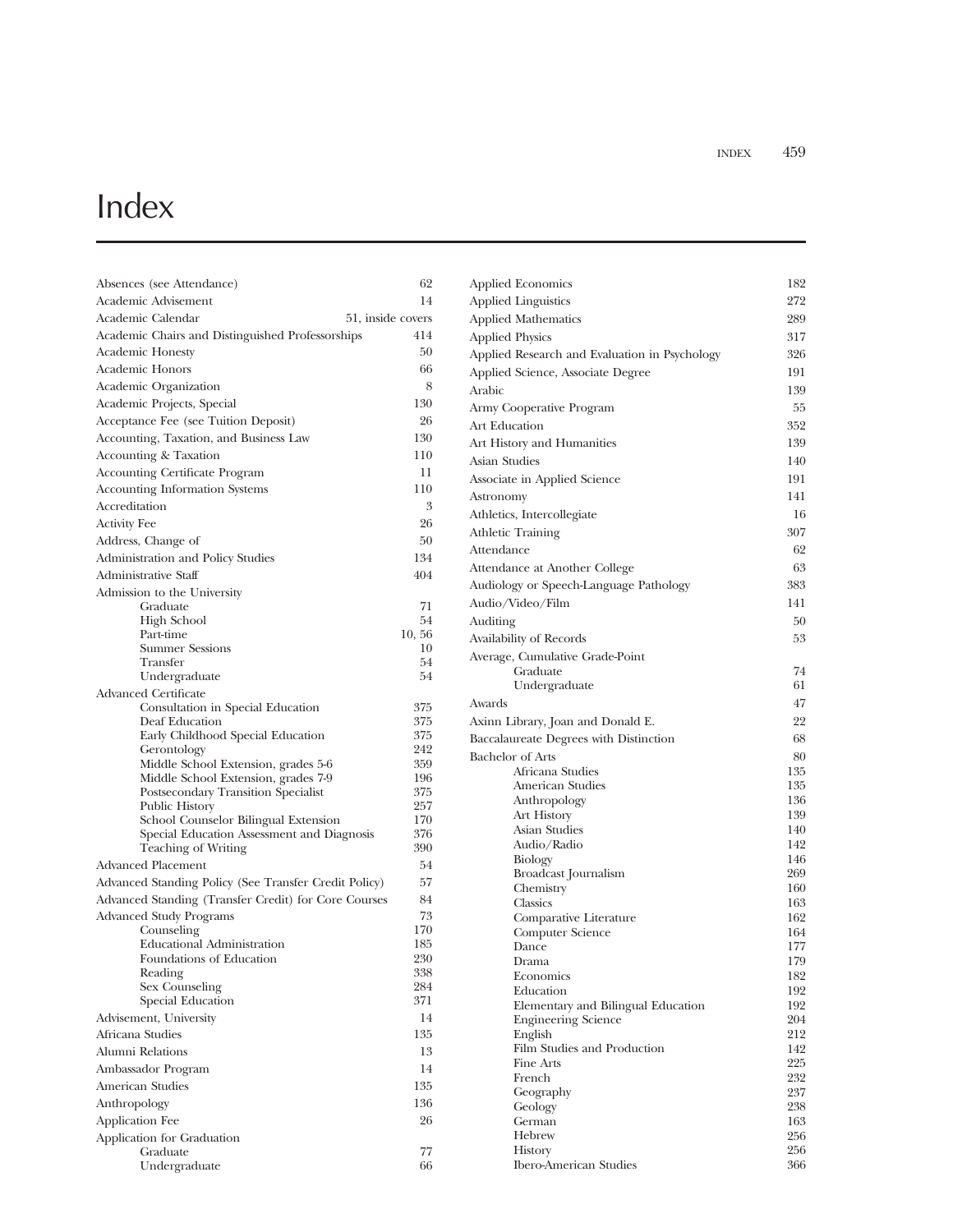| Italian                                           | 266        |
|---------------------------------------------------|------------|
| Jewish Studies                                    | 268<br>272 |
| Liberal Arts                                      | 80         |
| Major<br>Mathematics                              | 288        |
| Minor                                             | 80         |
| Music                                             | 295        |
| New College                                       | 88         |
| Philosophy                                        | 302        |
| <b>Physics</b>                                    | 317        |
| <b>Political Science</b>                          | 319        |
| Print Journalism<br>Psychology                    | 269<br>322 |
| Russian                                           | 163        |
| Sociology                                         | 363        |
| Spanish                                           | 366        |
| Speech Communication and Rhetorical Studies       | 381        |
| Speech Communication Education                    | 355        |
| Speech-Language-Hearing Sciences                  | 383        |
| Speech-Language Pathology<br>Video/Television     | 383<br>142 |
| Bachelor of Business Administration               | 102        |
| Accounting                                        | 130        |
| <b>Business Computer Information Systems</b>      | 154        |
| <b>Business Education</b>                         | 353        |
| Finance                                           | 220        |
| <b>International Business</b>                     | 264        |
| Major                                             | 102        |
| Management                                        | 275        |
| Marketing<br>Minor                                | 279<br>103 |
| Bachelor of Engineering                           | 84         |
| <b>Bachelor of Fine Arts</b>                      |            |
| <b>Theater Arts</b>                               | 179        |
| <b>Bachelor</b> of Science                        | 85         |
| <b>Applied Economics</b>                          | 182        |
| <b>Applied Physics</b>                            | 317        |
| <b>Athletic Training</b>                          | 307        |
| Biochemistry                                      | 146        |
| <b>Biology</b>                                    | 147<br>160 |
| Chemistry<br>Community Health                     | 245        |
| Computer Science                                  | 164        |
| Computer Science and Mathematics                  | 288        |
| <b>Electrical Engineering</b>                     | 205        |
| <b>Environmental Resources</b>                    | 220        |
| <b>Exercise Specialist</b>                        | 306        |
| Fine Arts<br>Geology                              | 225<br>238 |
| <b>Industrial Engineering</b>                     | 203        |
| Major                                             | 85         |
| Mathematics                                       | 288        |
| Mechanical Engineering                            | 206        |
| Minor                                             | 80         |
| Music                                             | 295        |
| School Health Education                           | 244        |
| Video/Television<br>Video/Television and Business | 142<br>142 |
| Video/Television and Film                         | 142        |
| Bachelor of Science in Education                  | 122        |
| Fine Arts                                         | 352        |
| Music                                             | 354        |
| Teaching of Physical Education                    | 306        |
| Teaching of Secretarial and Office Subjects       | 353        |
| Bachelor's Programs                               | 59         |
| Band (see Musical Organizations)                  | 25         |
| Bilingual Elementary Education                    | 194        |
| Bilingual Secondary Education                     | 357        |

| Bilingualism                                                                   | 145               |
|--------------------------------------------------------------------------------|-------------------|
| Binding Fee for Master's Essay                                                 | 27                |
| Biochemistry                                                                   | 146               |
| Biology                                                                        | 146               |
| Biomedical                                                                     | 202               |
| <b>Board of Trustees</b>                                                       | 6                 |
| <b>Books and Supplies</b>                                                      | 27                |
| <b>Bookstore</b>                                                               | 14                |
| Buckley Amendment (see Availability of Records)                                | 53                |
| <b>Bulletin of First Matriculation</b>                                         | 71                |
| <b>Bulletin of First Registration</b>                                          | 65                |
| <b>Business Administration</b>                                                 |                   |
| Bachelor<br>Master                                                             | 102<br>105        |
| Master/Juris Doctor                                                            | 108               |
| Business Computer Information Systems and                                      |                   |
| Quantitative Methods                                                           | 154               |
| <b>Business Education</b>                                                      | 353               |
| <b>Business Law</b>                                                            | 158               |
| Business, Frank G. Zarb School of                                              | 100               |
| Accounting                                                                     | 130               |
| <b>Business Computer Information Systems</b><br><b>Business Law</b>            | 154<br>158        |
| Finance                                                                        | 220               |
| <b>General Business</b>                                                        | 236               |
| <b>International Business</b>                                                  | 264               |
| Major                                                                          | 102               |
| Management<br>Marketing                                                        | 275<br>279        |
| Minor                                                                          | 103               |
| Quantitative Methods                                                           | 335               |
|                                                                                |                   |
| Taxation (see Accounting)                                                      | 107               |
| Business Studies, Center for                                                   | 11                |
| Cafeterias (see Food Services)                                                 | 16                |
| Calendar, Academic                                                             | 51, inside covers |
| Campus Map                                                                     | 403               |
| Career Planning<br>(see Career Counseling Center, 15<br>and Career Center, 14) |                   |
|                                                                                |                   |
| Center/Clinic/Institute<br><b>Business Studies</b>                             | 11                |
| Career                                                                         | 14                |
| Career Counseling                                                              | 15                |
| Child Care Institute, Diane Lindner-Goldberg<br>Cultural                       | 15<br>24          |
| Gerontology                                                                    | 21                |
| Health                                                                         | 16                |
| Psychological Evaluation and Research                                          | 23                |
| Reading/Communications Resource                                                | 23<br>23          |
| Reading/Writing Learning<br>Special Education and Rehabilitation               | 23                |
| Speech-Language-Hearing<br>Student                                             | 23<br>20          |
| Certificate of Advanced Study                                                  |                   |
| Counseling                                                                     | 170               |
| <b>Educational Administration</b><br>Foundations of Education                  | 185<br>230        |
| Certification, New York State                                                  |                   |
|                                                                                | 21, 117<br>11     |
| Certified Employee Benefit Specialist (CEBS)                                   | 50                |
| Change of Address                                                              |                   |
| Change of Major/Minor/Specialization/<br>Concentration/Degree                  | 50                |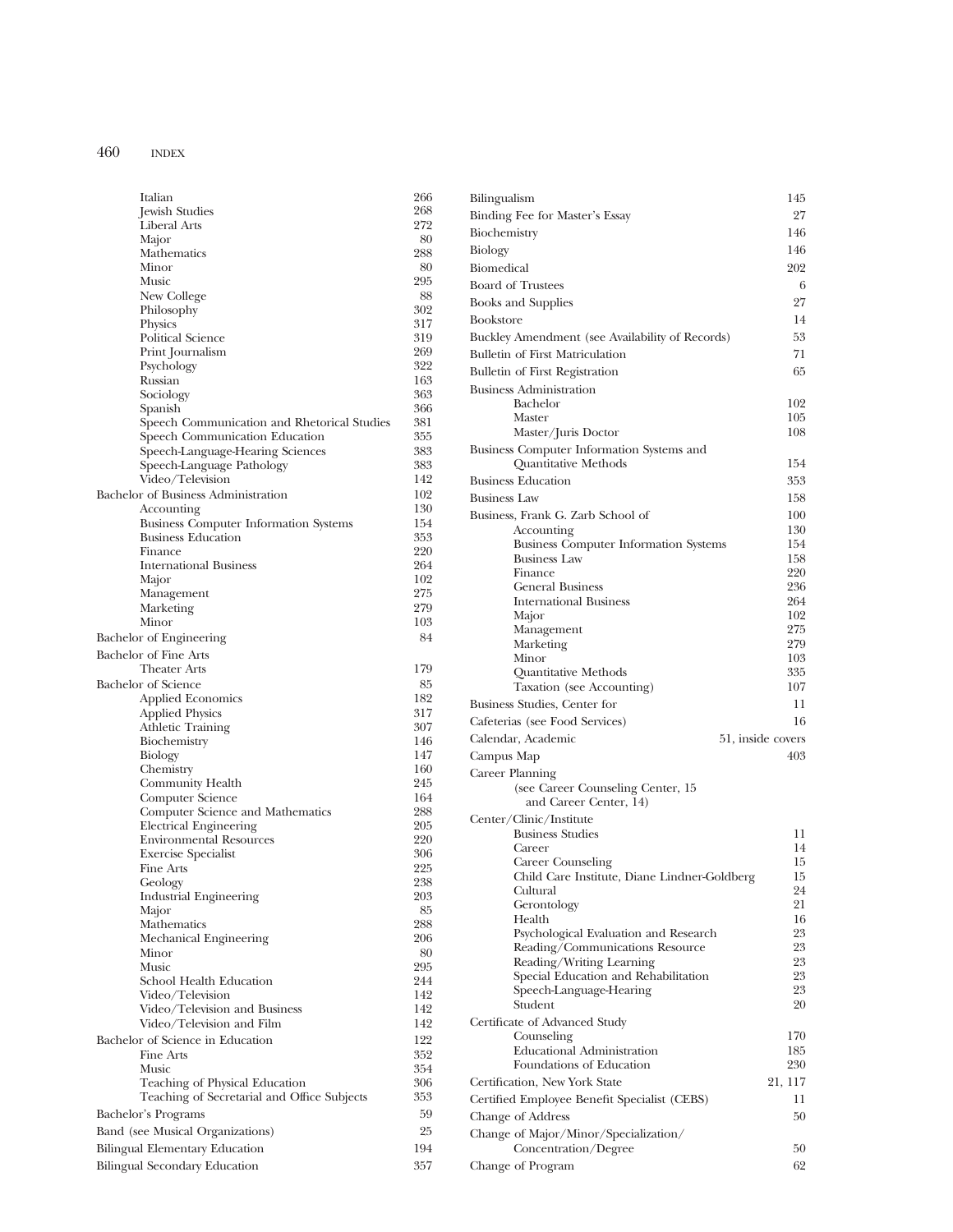| Chaplains                                                              | 15            |
|------------------------------------------------------------------------|---------------|
| Chemistry                                                              | 159           |
| Child Care Institute, Lindner-Goldberg                                 | 15            |
| Chinese                                                                | 162           |
| Choosing a Program                                                     | 59            |
| Chorus (see Musical Organization)                                      | 25            |
| Civil Engineering                                                      | 202           |
| <b>Class Schedules</b>                                                 | 51            |
| Class Standing                                                         | 63            |
| Clinical and School Psychology                                         | 323           |
| College of Liberal Arts and Sciences                                   | 79            |
| Commencement                                                           | 66            |
| Common Hour                                                            | 51            |
| Communication, School of                                               | 114           |
| Audio/Video/Film<br>Journalism and Mass Media Studies                  | 141<br>269    |
| Speech Communication and Rhetorical Studies                            | 381           |
| Community Health                                                       | 245           |
| Comparative Literature                                                 | 163           |
| Comparative Literature and Languages                                   | 162           |
| Comprehensive Examination                                              | 78            |
| Computer Engineering                                                   | 205           |
| Computer Science                                                       | 164           |
| Computer Science and Mathematics                                       | 288           |
| <b>Computer Services</b>                                               | 21            |
| Computer Studies-Microcomputer Applications                            | 12            |
| Consultation in Special Education                                      | 375           |
| Continuing Education, University College for                           | 10            |
| Continuing Engineering Education                                       | 12            |
| Core Courses                                                           | 82, 83        |
| Core Curriculum                                                        | 80            |
| (Advanced Standing, Transfer Credit)<br>HCLAS; Zarb School of Business | 84, 103       |
| Counseling                                                             | 169           |
| Counseling, Research, Special Education, and<br>Rehabilitation         | 173           |
| Course Numbering System                                                | 52            |
| Creative Arts Therapy                                                  | 174           |
| Creative Writing and Literature                                        | 212           |
| Credit by Examination                                                  |               |
| Graduate                                                               | 72            |
| Undergraduate                                                          | 54            |
| Credit for Prior Learning<br>Credits, Transfer                         | 55            |
| Graduate                                                               | 72            |
| Undergraduate                                                          | 56            |
| Cultural Center, Hofstra                                               | 24            |
| Cumulative Grade Point Average                                         |               |
| Graduate                                                               | 74            |
| Undergraduate                                                          | 61            |
| Curriculum and Teaching                                                | 175           |
| Curriculum Evaluation                                                  | 52            |
| Dance                                                                  | 177           |
| David Filderman Gallery                                                | 24            |
| Day Program (see Full-Time Study)                                      | 9, 51, 54, 71 |
| Deaf Education                                                         | 375           |
| Dean of Students                                                       | 15            |
| Dean's List                                                            | 66            |
| Dean's Scholars                                                        | 68            |

| Degree Requirements                                                           |              |
|-------------------------------------------------------------------------------|--------------|
| Associate                                                                     | 191          |
| Bachelor<br>Doctoral                                                          | 59<br>77     |
| Master                                                                        | 75           |
| Degrees                                                                       |              |
| Associate in Applied Science                                                  | 191          |
| <b>Bachelor</b> of Arts                                                       | 59,80        |
| Bachelor of Business Administration                                           | 102          |
| Bachelor of Engineering                                                       | 84           |
| <b>Bachelor</b> of Fine Arts<br><b>Bachelor</b> of Science                    | 84<br>85     |
| Bachelor of Science in Education                                              | 122          |
| Doctor of Education                                                           | 77           |
| Doctor of Philosophy                                                          | 77           |
| Master of Arts                                                                | 85           |
| Master of Arts: Education                                                     | 123          |
| Master of Business Administration                                             | 105          |
| Master of Professional Studies                                                | 124          |
| Master of Science                                                             | 85, 109, 123 |
| Master of Science in Education                                                | 122, 123     |
| Degrees with Distinction<br>Bachelor                                          | 68           |
| Master                                                                        | 75           |
| Degrees, Dual and Dual Majors                                                 | 59           |
| Dempster Hall for Communications                                              | 15           |
|                                                                               | 68           |
| Departmental Honors Program                                                   | 27           |
| Diploma or Certificate Replacement                                            |              |
| Disabled, Program for the (see PHED)                                          | 18           |
| Dismissal, Undergraduate, Graduate                                            | 62, 74       |
| Distinguished Professorships                                                  | 414          |
| Division of                                                                   |              |
| Humanities<br>Natural Sciences, Mathematics, Engineering                      | 79           |
| and Computer Sciences                                                         | 79           |
| <b>Social Sciences</b>                                                        | 79           |
| Doctor of Education in                                                        |              |
| <b>Educational Administration</b>                                             | 186          |
| Reading, Language, and Cognition                                              | 339          |
| Doctor of Philosophy in                                                       |              |
| Psychology                                                                    | 323          |
| Reading, Language, and Cognition                                              | 340          |
| Doctor of Psychology in School-Community Psychology                           | 325          |
| <b>Doctoral Programs</b>                                                      | 77           |
| Dormitories (see Residential Life)                                            | 19           |
| Drama                                                                         | 179          |
| Dropped for Scholarship (see Dismissal)                                       | 62           |
| Dual Majors and Dual Degrees                                                  | 59           |
|                                                                               | 54           |
| <b>Early Admission</b>                                                        |              |
| Early Childhood Special Education                                             | 372          |
| Early Childhood Special Program                                               | 194          |
| Early Decision Admission                                                      | 54           |
| Economics                                                                     | 182          |
| Education and Allied Human Services, School of                                | 116          |
| Counseling                                                                    | 169          |
| Creative Arts Therapy                                                         | 174          |
| <b>Educational Administration</b><br>Elementary and Early Childhood Education | 185<br>191   |
| Foundations of Education                                                      | 229          |
| Health Professions and Family Studies                                         | 244          |
| Marriage and Family Therapy                                                   | 283          |
| Physical Education and Sport Sciences                                         | 305          |
| Reading                                                                       | 336          |
| Rehabilitation Counseling                                                     | 343          |
|                                                                               |              |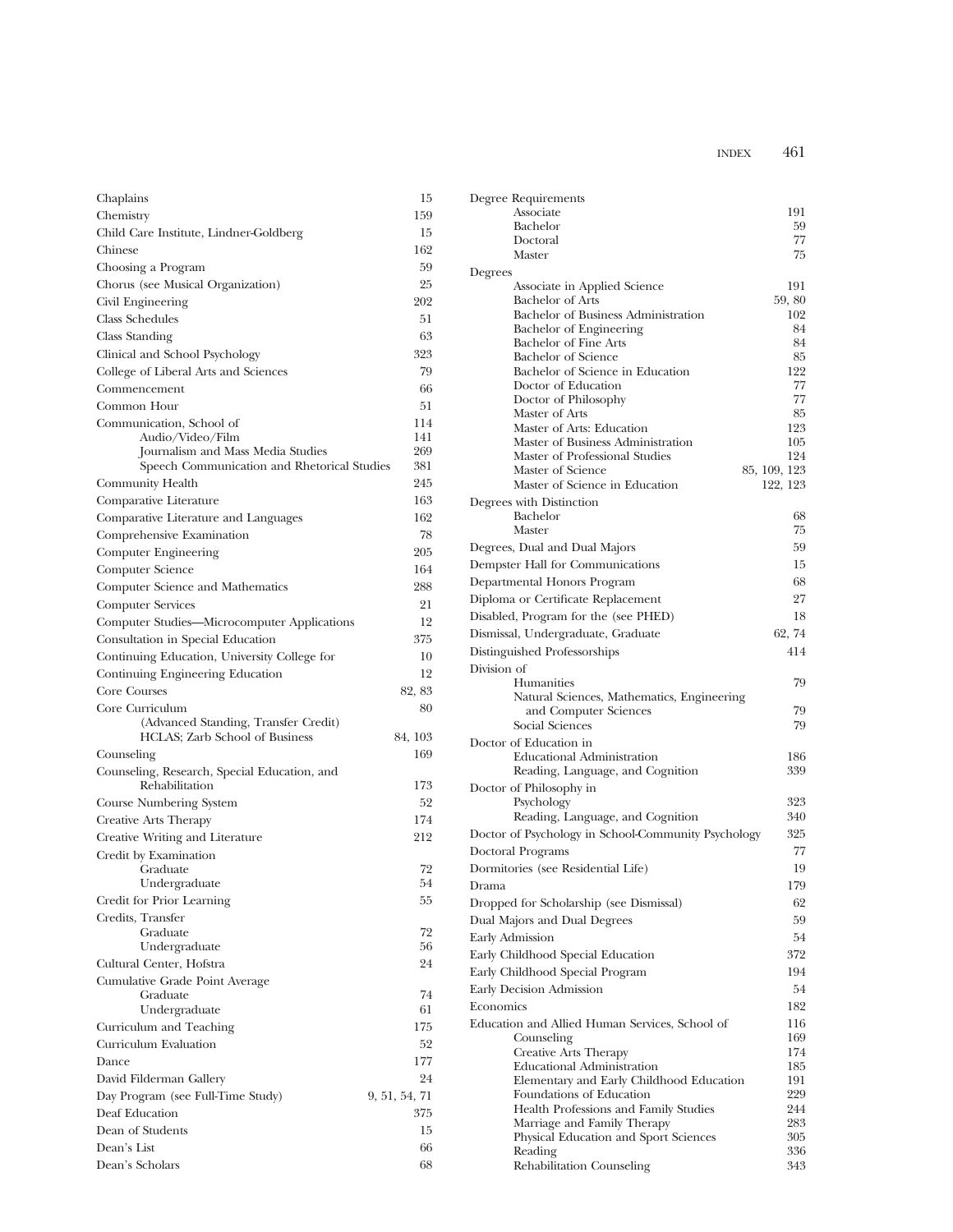| Research                                                                 | 348        |
|--------------------------------------------------------------------------|------------|
| Secondary Education                                                      | 351        |
| Special Education<br>Writing                                             | 371<br>390 |
| Education Abroad (see International Study)                               | 17         |
| <b>Educational Administration</b>                                        | 185        |
|                                                                          | 173        |
| <b>Educational Psychology</b>                                            |            |
| <b>Educational Services</b>                                              | 21         |
| <b>Educational Studies Program</b>                                       | 191        |
| Elective                                                                 | 51         |
| <b>Electrical Engineering</b>                                            | 205        |
| <b>Electron Microscopy</b>                                               | 147        |
| Elementary and Bilingual Education                                       | 194        |
| Elementary and Early Childhood Education                                 | 191        |
| ELP (English Language Program)                                           | 219        |
| <b>Emily Lowe Gallery</b>                                                | 24         |
| <b>Employment Opportunities</b>                                          |            |
| (see Career Center)                                                      | 14         |
| Engineering                                                              | 201        |
| Engineering, Continuing Education                                        | 12         |
| Engineering, Electrical                                                  | 205        |
| Engineering, Industrial                                                  | 203        |
| Engineering, Mechanical                                                  | 206        |
| <b>Engineering Science</b>                                               | 202        |
| English                                                                  | 212        |
| English and American Literature                                          | 212        |
| <b>English Education</b>                                                 | 354        |
| English Language Program (ELP)                                           | 219        |
| <b>Environmental Engineering</b>                                         | 202        |
| <b>Environmental Resources</b>                                           | 220        |
| Essay, Master's                                                          | 77         |
| Examinations                                                             |            |
| Advanced Placement                                                       | 54         |
| College-Level Equivalency Program (CLEP)                                 | 55         |
| Comprehensive                                                            | 78<br>11   |
| Graduate Management Admission Test<br>New York State Proficiency         | 55         |
| Exclusion from the University                                            | 65         |
| <b>Executive Master of Business Administration</b>                       | 108        |
| <b>Exercise Specialist</b>                                               | 306        |
| Expenses (see Tuition and Fees)                                          | 26         |
| <b>Facilities and Services</b>                                           | 14         |
|                                                                          |            |
| <b>Faculty Listing</b>                                                   | 417        |
| The Family Education Rights and Privacy Act (FERPA)                      | 467        |
| Family Therapy, Master's Degree                                          | 284        |
| Family Therapy, Post-Master's Degree                                     | 284        |
| Family Education Rights and Privacy Act<br>(see Availability of Records) | 53         |
| Federal Perkins Loan Program                                             | 31         |
| Federal Work Study                                                       | 31         |
| Fees                                                                     | 26         |
| Filderman Gallery                                                        | 24         |
| Film Production (see School of Communication)                            | 112        |
| Final Semester Registration                                              |            |
| Graduate (see Application for Graduation)                                | 77         |
| Undergraduate                                                            | 66         |
| Finance                                                                  | 220        |
| Finance Certificate Program                                              | 11         |
| Financial Aid                                                            | 28         |

| Fine Arts                                                                      | 225       |
|--------------------------------------------------------------------------------|-----------|
| Food Services                                                                  | 16        |
| Foreign Language Awards                                                        | 47        |
| Foreign Language Education                                                     | 354       |
| Foreign Languages and Literature<br>(see Comparative Literature and Languages) | 163       |
| Foreign Students (see International Students)                                  | 17        |
| Foreign Study (see International Study)                                        | 17        |
| Foundations of Education                                                       | 229       |
| French                                                                         | 232       |
| Freshman Advancement                                                           | 16        |
| Full- and Half-time Graduate<br><b>Student Status</b>                          | 71        |
| <b>Full-Time Study</b>                                                         |           |
| Undergraduate                                                                  | 9, 51, 54 |
| Graduate                                                                       | 9, 71     |
| (FYP) First-Year Program                                                       | 263       |
| Gallery                                                                        |           |
| David Filderman                                                                | 24        |
| <b>Emily Lowe</b>                                                              | 24        |
| <b>General Business</b>                                                        | 236       |
| Geography                                                                      | 237       |
| Geology                                                                        | 238       |
| George Dempster Hall for Communications                                        | 15        |
| German                                                                         | 241       |
| Gerontology                                                                    | 242       |
| Government (see Political Science)                                             | 319       |
| Grade-Point Average                                                            | 61, 74    |
| <b>Grading System</b>                                                          |           |
| Graduate                                                                       | 74        |
| Undergraduate                                                                  | 60        |
| Graduate<br>Admission                                                          | 71        |
| Courses Taken by Undergraduates                                                | 63        |
| Cumulative or Grade-Point Average                                              | 74        |
| Degree Time Limitation                                                         | 78        |
| Grades                                                                         | 74        |
| Programs                                                                       | 71<br>12  |
| Management Admission Test<br>Nondegree Study                                   | 72        |
| <b>Transfer Credit</b>                                                         | 72        |
| Graduate Management Admission Test                                             | 12        |
| <b>Graduate Record Examination</b>                                             | 12        |
| Graduation, Application for                                                    |           |
| Graduate                                                                       | 77        |
| Undergraduate (see Final                                                       |           |
| Semester Registration)                                                         | 66        |
| Grants and Loans                                                               | 30        |
| Greek                                                                          | 243       |
| Guidance (Counseling)                                                          | 169       |
| <b>Health Administration</b>                                                   | 246       |
| <b>Health Center</b>                                                           | 16        |
| <b>Health Education</b>                                                        | 247       |
| Health Professions and Family Studies                                          | 244       |
| Hebrew                                                                         | 256       |
| High School Students, Superior                                                 | 54        |
| History                                                                        | 256       |
| Hofstra at a Glance                                                            | 7         |
|                                                                                |           |
| Hofstra College of Liberal Arts and Sciences                                   | 79        |
| Hofstra Cultural Center                                                        | 24        |
| Hofstra Museum                                                                 | 24        |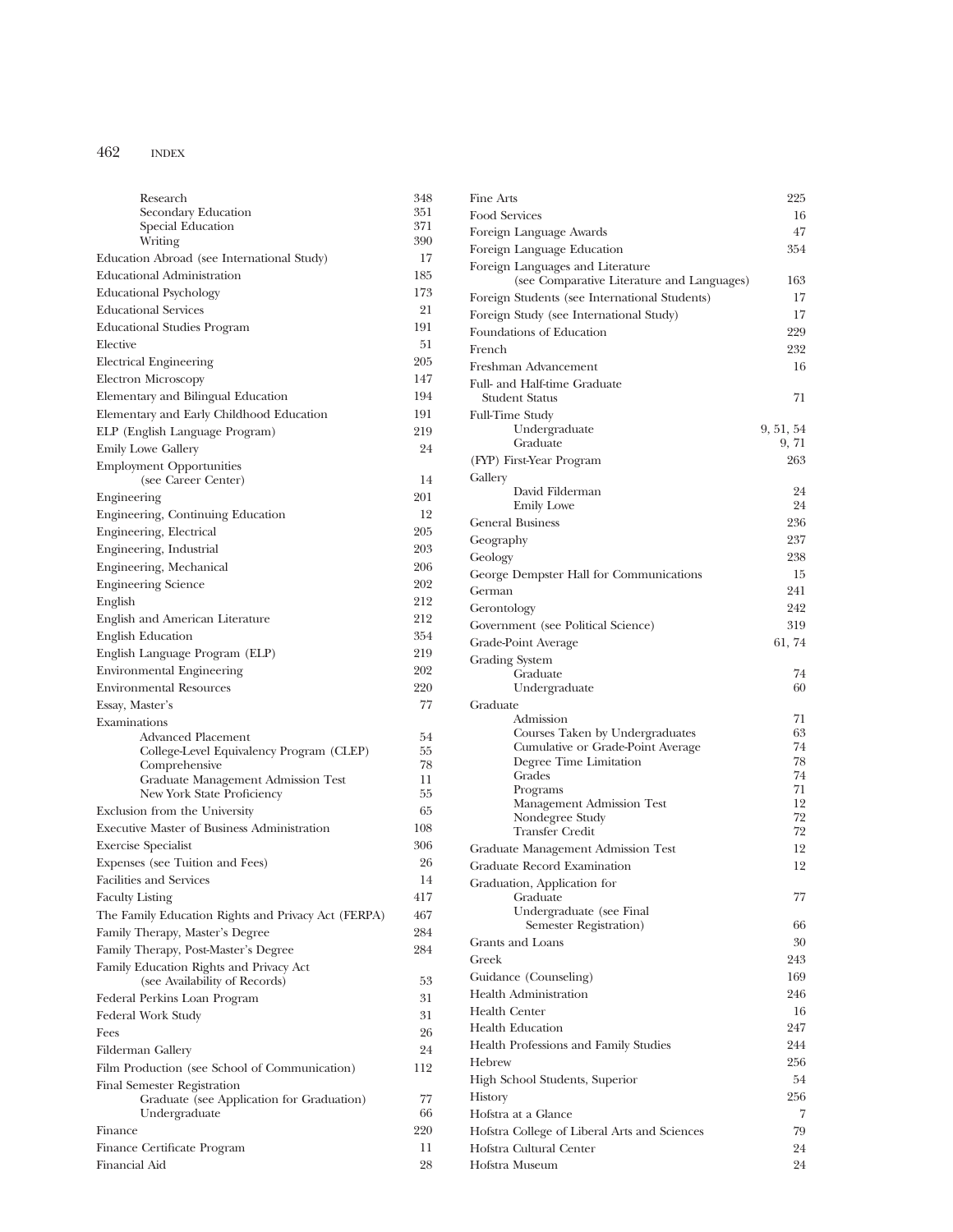| Hofstra USA                                               | 16         |
|-----------------------------------------------------------|------------|
| Honesty, Policy on Academic                               | 50         |
| Honor Organizations                                       |            |
| Graduate                                                  | 75         |
| Undergraduate                                             | 68         |
| Honors, Bachelor Degree with                              | 68         |
| Honors, Departmental                                      | 68         |
| Honors, Master's (see Master's Degree with Distinction)   | 75         |
| Honors, Prizes and Awards                                 | 47         |
| <b>Honors Programs</b>                                    | 67         |
| <b>Honors Seminars</b>                                    | 67         |
| Housing (see Residential Life)                            | 19         |
| Human Cytogenetics                                        | 148        |
| Humanities                                                | 261        |
| Humanities, Division of the<br>Art History and Humanities | 79<br>139  |
| Comparative Literature and Languages                      | 162        |
| Drama                                                     | 179        |
| English                                                   | 212        |
| Fine Arts                                                 | 225        |
| French<br><b>Ibero-American Studies</b>                   | 232<br>366 |
| Music                                                     | 295        |
| Spanish                                                   | 366        |
| Human Resources Management Certificate Program            | 11         |
| <b>Inactive Grades</b>                                    | 58         |
| Industrial Engineering                                    | 203        |
| Industrial/Organizational Psychology                      | 322        |
| Infirmary (see Health Services)                           | 16         |
| Institute of the Arts                                     | 25         |
| <b>Instructional Areas</b>                                | 8          |
| Intercollegiate Athletics                                 | 16         |
| Interdisciplinary Programs                                | 263        |
| Interdisciplinary Studies (M.A.)                          | 99, 263    |
| <b>International Affairs</b>                              | 263        |
| <b>International Business</b>                             | 264        |
| <b>International Business Certificate Program</b>         | 11         |
| <b>International Students</b>                             | 17         |
| International Study                                       | 17         |
| Intramural Sports (see Recreation)                        | 18         |
| Italian                                                   | 266        |
| Italian Studies                                           | 267        |
| January Session                                           | 10         |
| Japanese                                                  | 268        |
| Jewish Studies                                            | 268        |
| Journalism                                                | 269        |
|                                                           | 286        |
| Journalism and Mass Media Studies                         | 268        |
| Judaica (see Jewish Studies)                              |            |
| Juris Doctor/Master of Business Administration            | 108        |
| Language Laboratory                                       | 22         |
| Late Registration Fee<br>Latin                            | 26         |
|                                                           | 271        |
| Law, School of                                            | 125        |
| Law School Admission Test                                 | 12         |
| Law (see Prelaw Studies)                                  | 321        |
| Legal Nurse Consultant Certificate Program                | 12         |
| Liberal Arts Colloquia                                    | 271        |
| Liberal Arts Courses                                      | 52         |
| Liberal Arts, Definition of                               | 52         |
| Liberal Arts Program                                      | 271        |

| Liberal Arts Studies (credit and noncredit)                             | 12         |
|-------------------------------------------------------------------------|------------|
| Library, Joan and Donald E. Axinn                                       | 22         |
| Linguistics                                                             | 272        |
| Linguistics, Applied                                                    | 272        |
| Literature in Translation                                               | 273        |
| Living Accommodations (see Residential Life)                            | 19         |
| Loans                                                                   | 30         |
| Long Island Studies Institute                                           | 24         |
| Lowe Gallery                                                            | 24         |
| Mack Hall, David S.                                                     | 21         |
| Maintaining Matriculation Fee (see also Final<br>Semester Registration) | 26, 66, 77 |
| Major, Change of                                                        | 50         |
| Major Degree Requirements                                               |            |
| Associate in Applied Science                                            | 191        |
| Bachelor of Arts                                                        | 80         |
| Bachelor of Business Administration                                     | 102        |
| Bachelor of Engineering<br>Bachelor of Fine Arts                        | 84<br>84   |
| Bachelor of Science                                                     | 85         |
| Bachelor of Science in Education                                        | 122        |
| Doctor of Education                                                     | 77         |
| Doctor of Philosophy                                                    | 77         |
| Master of Arts                                                          | 85         |
| Master of Arts: Education<br>Master of Business Administration          | 123<br>105 |
| Master of Science in Education                                          | 122, 123   |
| Major, dual                                                             | 59         |
| Managed Care                                                            | 248        |
|                                                                         | 275        |
| Management                                                              | 274        |
| Management and General Business                                         |            |
| Map, Campus                                                             | 403        |
| Marine and Freshwater Biology                                           | 148        |
| Marine Laboratory                                                       | 18         |
| Marketing                                                               | 279        |
| Marketing Certificate Program                                           | 11         |
| Marketing and International Business                                    | 279        |
| Marking System                                                          |            |
| Graduate                                                                | 74<br>60   |
| Undergraduate<br>Marriage and Family Therapy                            | 283        |
| Marriage and Family Therapy Clinic                                      | 23         |
|                                                                         |            |
| Mass Media Studies                                                      | 286        |
| Master of Arts<br>Applied Linguistics (TESL)                            | 85<br>272  |
| Bilingualism                                                            | 145        |
| Biology                                                                 | 147        |
| Comparative Literature                                                  | 163        |
| Computer Science                                                        | 165        |
| Creative Arts Therapy                                                   | 174        |
| Early Childhood                                                         | 194<br>195 |
| <b>Elementary Education</b><br>English                                  | 213        |
| French                                                                  | 232        |
| <b>Health Administration</b>                                            | 246        |
| History                                                                 | 256        |
| Humanities                                                              | 261        |
| Industrial/Organizational Psychology                                    | 322        |
| <b>Interdisciplinary Studies</b><br>Marriage and Family Therapy         | 263<br>283 |
| Mathematics                                                             | 289        |
| Mathematics, Science, and Technology                                    | 195        |
| Psychology                                                              | 323        |
| Reading, Language, and Cognition                                        | 337        |
|                                                                         |            |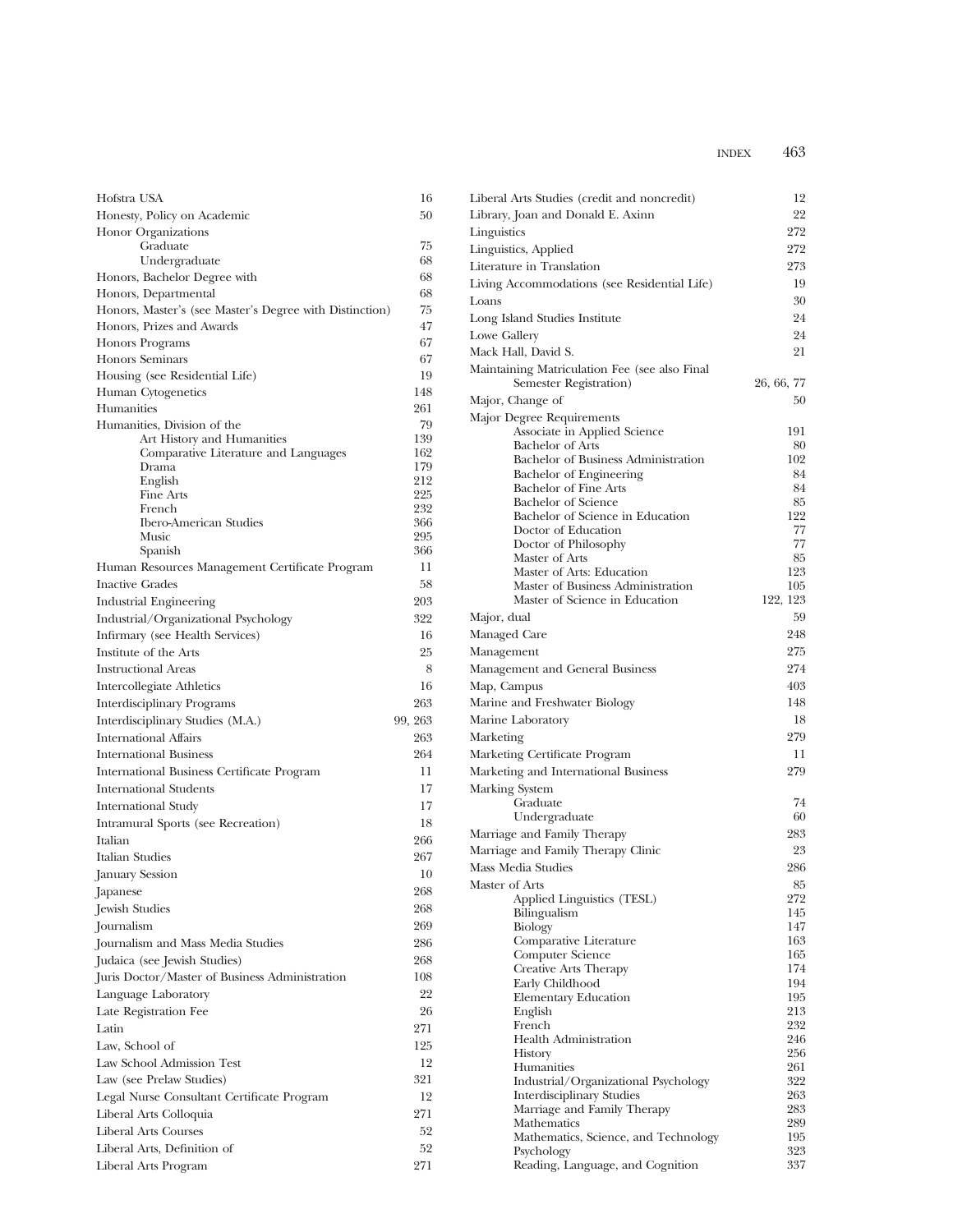| Secondary Education                                                          |              | 358        |
|------------------------------------------------------------------------------|--------------|------------|
| Spanish                                                                      |              | 367        |
| Special Education                                                            |              | 374<br>194 |
| Special Program in Early Childhood<br>Speech-Language Audiology or Pathology |              | 383        |
| Master of Business Administration                                            |              | 105        |
| Thesis Binding Fee                                                           |              | 27         |
| Master of Business Administration/Juris Doctor                               |              | 108        |
| Master of Professional Studies                                               |              | 371        |
| Master of Science                                                            | 85, 109, 116 |            |
| Accounting                                                                   |              | 110        |
| Accounting and Taxation                                                      |              | 110        |
| Accounting Information Systems                                               |              | 110        |
| <b>Applied Mathematics</b>                                                   |              | 289        |
| <b>Biology</b>                                                               |              | 148        |
| Computer Science                                                             |              | 165<br>242 |
| Gerontology<br><b>Health Education</b>                                       |              | 247        |
| Human Cytogenetics                                                           |              | 148        |
| Physical Education                                                           |              | 308        |
| School-Community Psychology                                                  |              | 323        |
| Taxation                                                                     |              | 110        |
| Master of Science in Education                                               | 122, 123     |            |
| <b>Bilingual Elementary Education</b>                                        |              | 194        |
| Bilingual Secondary Education                                                |              | 357        |
| Counseling                                                                   |              | 170<br>194 |
| Early Childhood Education, PreK-6<br>Early Childhood Special Education       |              | 372        |
| <b>Educational Administration</b>                                            |              | 185        |
| Elementary Education PreK-6                                                  |              | 193        |
| Foundations of Education                                                     |              | 230        |
| Reading                                                                      |              | 337        |
| Rehabilitation Counseling                                                    |              | 343        |
| Secondary Education                                                          |              | 357        |
| Special Education<br>Special Education and Art Therapy                       |              | 371<br>373 |
| Teaching of English as a Second Language                                     |              |            |
| (TESL)                                                                       |              | 358        |
| Master's Degrees, Regulations Governing                                      |              | 75         |
| Master's Degree with Distinction                                             |              | 75         |
| Master's Essay or Thesis                                                     |              | 77         |
| Master's Programs                                                            |              | 72         |
| Mathematics                                                                  |              | 287        |
| Mathematics, Applied                                                         |              | 289        |
| Mathematics Education                                                        |              | 354        |
| Mathematics, Science, and Technology                                         |              | 195        |
| Matriculated Student                                                         |              | 51         |
| Mechanical Engineering                                                       |              | 206        |
| Medical Care (see Health Services)                                           |              | 16         |
| Medicine (see Premedical Studies)                                            |              | 321        |
| Meteorology                                                                  |              | 293        |
| Middle Income Plan                                                           |              | 29         |
|                                                                              |              | 359        |
| Middle School Extension, grades 5-6                                          |              |            |
| Middle School Extension, grades 7-9                                          |              | 196        |
| <b>Military Science</b>                                                      |              | 293        |
| Minor Concentration Requirements                                             |              |            |
| <b>Bachelor</b> of Arts<br>Bachelor of Business Administration               |              | 80<br>103  |
| <b>Bachelor</b> of Science                                                   |              | 80         |
| Bachelor of Science in Education                                             |              | 118        |
| Modern Greek                                                                 |              | 295        |
| Music                                                                        |              | 295        |
| Music Education                                                              |              | 354        |
| Music Listening Room                                                         |              | 25         |
|                                                                              |              |            |

| Musical Organizations                             | 25         |
|---------------------------------------------------|------------|
| Natural Science                                   | 300        |
| Natural Sciences, Mathematics, Engineering        |            |
| and Computer Sciences, Division of the            | 79         |
| Astronomy                                         | 141        |
| Biochemistry                                      | 146        |
| Biology<br>Chemistry                              | 146<br>159 |
| Computer Science                                  | 164        |
| Engineering                                       | 201        |
| <b>Environmental Resources</b>                    | 220        |
| Geology                                           | 238        |
| Mathematics                                       | 287        |
| Meteorology                                       | 293        |
| Natural Science                                   | 300<br>317 |
| Physics<br>Premedical                             | 321        |
| Technology and Public Policy                      | 388        |
| New College of Hofstra                            | 87         |
| New York State Certification                      | 117        |
| New York State Education Department               |            |
| <b>Inventory of Registered Programs</b>           | 457        |
| New York State Proficiency Examinations           | 55         |
| <b>New York State Tuition Assistance</b>          | 31         |
|                                                   | 301        |
| NOAH (New Opportunities at Hofstra)               | 71         |
| Nondegree Study Graduate                          |            |
| Nonliberal Arts Courses                           | 52         |
| Nonmatriculated Study                             | 71         |
| Graduate<br>Undergraduate                         | 56         |
| Numbering System                                  | 52         |
| Off-Campus Education                              | 85, 87     |
|                                                   |            |
| Office of the Dean of Students                    | 15         |
| Office of Student Employment                      | 21         |
| Oral Biology                                      | 148        |
| Orchestra (see Musical Organizations)             | 25         |
| PALS (Program for Academic Learning Skills)       | 18, 127    |
| Paralegal Studies Certificate Program             | 12         |
| Parking                                           | 18         |
| Part-time Studies, Office of                      | 14         |
| Part-Time Study                                   | 10, 56, 71 |
| $Pass/D+/D/fail$ , Undergraduate                  | 61         |
| Pass/Fail Graduate                                | 74         |
| PEIR (Professionals and Executives in Retirement) | 12         |
| Perkins Loan Program, Federal                     | 31         |
| Permission to Attend from Other Colleges          | 51         |
| Permission to Attend Other Colleges               | 63         |
| PHED (Program for the                             |            |
| Higher Education of the Disabled)                 | 18         |
| Philosophy                                        | 302        |
| Philosophy of Science                             | 305        |
| Physical Education and Sport Sciences             | 305        |
| Physics                                           | 317        |
| <b>Political Science</b>                          | 319        |
|                                                   | 326        |
| Postdoctoral, Psychology                          |            |
| Post-Master's Degree<br>Family Therapy            | 284        |
| Sex Counseling                                    | 284        |
| Postsecondary Transition Specialist               | 375        |
|                                                   |            |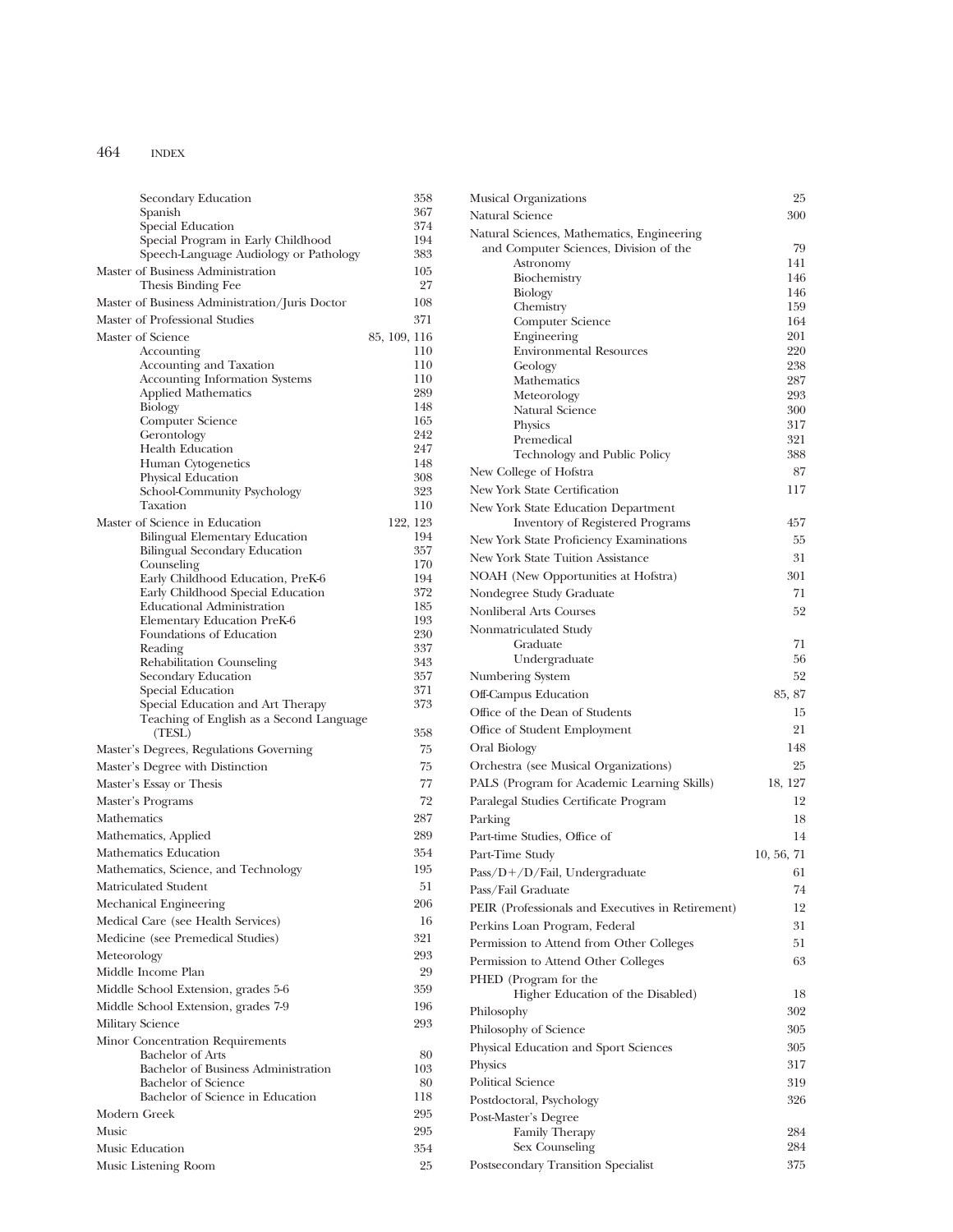| Predental Studies (see Premedical Studies)                 | 321        |
|------------------------------------------------------------|------------|
| <b>Prelaw Studies</b>                                      | 321        |
| Premedical/Prehealth Professional Studies                  | 321        |
| Prior Learning                                             | 55         |
| Privacy Act                                                | 53         |
| Private Instruction Fee                                    | 27         |
| Prizes and Awards                                          | 47         |
| Probation Standards-Undergraduate                          | 62         |
| Graduate                                                   | 75         |
| Professional Diploma                                       |            |
| Counseling                                                 | 170        |
| <b>Educational Administration</b>                          | 186        |
| Managed Care                                               | 248<br>284 |
| Marriage and Family Therapy<br>Reading                     | 338        |
| Rehabilitation Administration                              | 344        |
| Special Education                                          | 374        |
| Professionals and Executives in Retirement (PEIR)          | 12         |
| Program Change Fee                                         | 26         |
| Program, Change of                                         | 62         |
| Program Evaluation                                         | 348        |
| Program Planning                                           | 59         |
| Programs of Study                                          |            |
| Associate                                                  | 191        |
| Bachelor's                                                 | 59         |
| Doctoral                                                   | 77         |
| Master's                                                   | 75         |
| <b>Provisional Courses</b>                                 | 392        |
| Provost's Scholars                                         | 66         |
| Psychological Evaluation and Research Clinic               | 23         |
| Psychology                                                 | 322        |
| Psy.D. in School-Community Psychology                      | 325        |
| Public History                                             | 257        |
| Publishing Studies and Literature                          | 213        |
| <b>Quantitative Methods</b>                                | 335        |
| Radio                                                      | 25         |
| Reading                                                    | 336        |
| Reading/Communications Resource Center                     | 23         |
| Reading/Writing Learning Institute                         | 23         |
| Readmission                                                |            |
| Undergraduate                                              | 58         |
| Graduate                                                   | 72         |
| Records, Availability                                      | 53         |
| Recreation Program                                         | 18         |
| Refresher Course (see Repeated Course)                     | 63         |
| Refund Policy (Undergraduate and Graduate)                 | 64         |
| Registration Fee (University Fee)                          | 26         |
| Registration, Final Semester                               | 77         |
| Graduate (see Application for Graduation)<br>Undergraduate | 66         |
| Regulations Governing Doctoral Programs                    | 77         |
| Regulations Governing Graduate Programs                    | 75         |
| Rehabilitation Administration                              | 344        |
| Rehabilitation Counseling                                  | 343        |
| Rehabilitation Counseling of Persons with Psychiatric      |            |
| <b>Disabilities</b>                                        | 344        |
| Religious Studies                                          | 347        |
| Remission of Tuition (see Refund Policy)                   | 64         |
| <b>Repeated Course</b>                                     | 63         |
| Requirements for the Major and Minor                       |            |
| (where applicable) in                                      |            |

| Associate Degree                                               | 191          |
|----------------------------------------------------------------|--------------|
| <b>Bachelor</b> of Arts                                        | 80           |
| Bachelor of Business Administration                            | 102          |
| Bachelor of Engineering<br><b>Bachelor of Fine Arts</b>        | 84<br>84     |
| <b>Bachelor</b> of Science                                     | 85           |
| Bachelor of Science in Education                               | 122          |
| Doctor of Education                                            | 77           |
| Doctor of Philosophy                                           | 77           |
| Doctor of Psychology                                           | 323          |
| Master of Arts                                                 | 75           |
| Master of Arts: Education<br>Master of Business Administration | 123<br>105   |
| Master of Science                                              | 85, 109, 116 |
| Master of Science in Education                                 | 122, 123     |
| Requirements, University                                       | 65           |
| Research                                                       | 348          |
| Reserve Officers Training Corps (ROTC)                         | 293          |
| <b>Residence Hall Fees</b>                                     | 27           |
| Residence Halls (see Residential Life)                         | 19           |
| Residence Requirement                                          | 57           |
|                                                                | 326          |
| Respecialization, Postdoctoral Program, Psychology             |              |
| Romance Languages and Literatures                              | 350          |
| Russian                                                        | 351          |
| Saturday Classes for Young People                              | 12           |
| Schedules, Class                                               | 51           |
| Scholarships (see Financial Aid)                               | 28           |
| School-Community Psychology                                    | 323          |
| School Counselor Bilingual Extension                           | 170          |
| School Health Education                                        | 244          |
| School of Business, Frank G. Zarb                              | 100          |
| School of Communication                                        | 112          |
| School of Education and Allied Human Services                  | 116          |
| School of Law                                                  | 125          |
| School for University Studies                                  | 126          |
| Science Education                                              | 355          |
| Secondary Education                                            | 351          |
| Second Bachelor's Degree                                       | 59           |
| Secretarial and Office Subjects                                | 353          |
| Semester Hour                                                  | 51           |
| <b>Senate Committees</b>                                       | 412          |
| Senior Citizens Tuition                                        | 50           |
| Services and Facilities                                        | 14           |
| Sex Counseling                                                 | 284          |
| Social Sciences, Division of the                               | 79           |
| Anthropology                                                   | 136          |
| Economics                                                      | 182          |
| Geography                                                      | 237          |
| History                                                        | 256          |
| Philosophy                                                     | 302          |
| <b>Political Science</b><br>Psychology                         | 319<br>322   |
| Sociology                                                      | 363          |
| Speech-Language-Hearing Sciences                               | 382          |
| Social Studies Education                                       | 355          |
| Sociology                                                      | 363          |
| The Solomon Amendment                                          | 53           |
| Spanish                                                        | 366          |
| Special Academic Projects                                      | 130          |
| Special Admissions                                             | 56           |
|                                                                |              |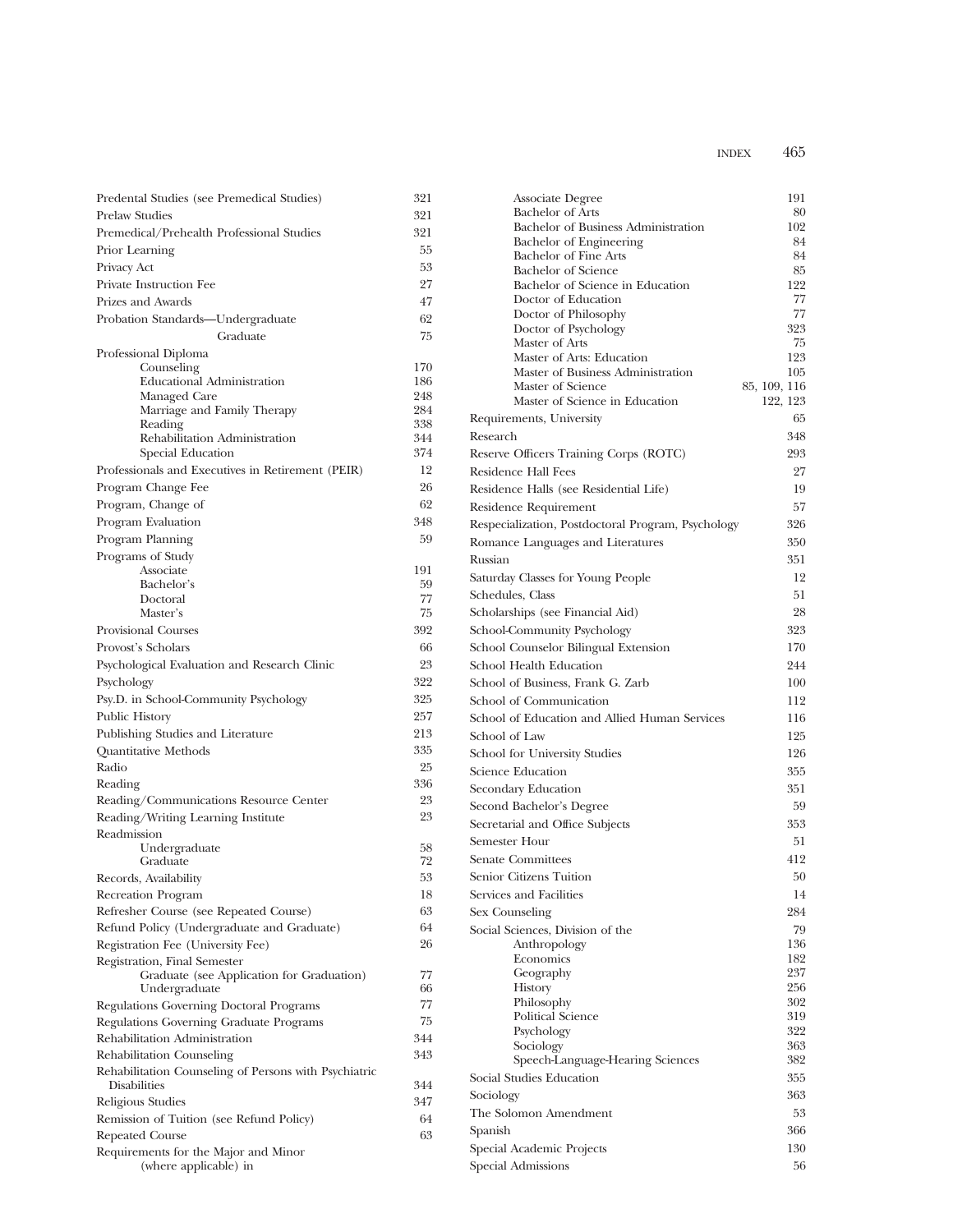| Special Education and Art Therapy                                                | 373      | <b>Transfer Credits</b>                                                         |          |
|----------------------------------------------------------------------------------|----------|---------------------------------------------------------------------------------|----------|
| Special Education                                                                | 371      | Graduate                                                                        | 72       |
| Special Education and Rehabilitation Center                                      | 23       | Undergraduate                                                                   | 56       |
| Special Education Assessment and Diagnosis                                       | 376      | Undergraduate, HCLAS Core Curriculum                                            | 80       |
| Special Education Bilingual Extension Program                                    | 374      | Undergraduate, Zarb School of Business Core<br>Curriculum                       | 103      |
| Special Endowments                                                               | 49       | <b>Trustees</b>                                                                 | 6        |
| Specialization, Fields of                                                        |          | Tuition and Fees                                                                | 26       |
| Graduate                                                                         | 72       |                                                                                 | 56       |
| Undergraduate                                                                    | 59       | <b>Tuition Deposit</b>                                                          |          |
| Speech and Hearing Handicapped, Preparation for<br>Eligibility for Certification | 384      | Tuition Remission (see Refund Policy)<br><b>Tutorial Program</b>                | 64<br>21 |
| Speech Communication and Rhetorical Studies                                      | 381      | Undergraduate Admissions                                                        | 54       |
| Speech-Language-Hearing Sciences                                                 | 382      | Undergraduate Grades                                                            | 60       |
| Speech Communication Education                                                   | 355      | Undergraduate Programs                                                          | 59       |
| Speech-Language-Hearing Institute                                                | 23       | Undergraduate Part-Time Study                                                   | 56       |
| Speech-Language Pathology or Audiology                                           | 383      | University Advisement                                                           | 14       |
| <b>State Grants</b>                                                              | 31       | University Club                                                                 | 21       |
| <b>Student Activities</b>                                                        | 19       | University College for Continuing Education                                     | 10       |
| Student Center                                                                   | 20       | University Computing Facility                                                   | 21       |
| Student Employment (see Office of Student Employment)                            | 21       | University Degree Requirements                                                  | 65       |
| <b>Student Services and Facilities</b>                                           | 14       | University Fee                                                                  | 26       |
| Study Abroad (see International Study)                                           | 17       | University Honors Program                                                       | 67       |
| Summer Camps                                                                     | 13       |                                                                                 | 67       |
| Summer Language Program, Spanish                                                 | 367      | <b>University Honors Seminars</b>                                               |          |
| <b>Summer Sessions</b>                                                           | 10       | University Probation Standards-Undergraduate                                    | 62       |
| Sunday College at Hofstra                                                        | 12       | University Requirements                                                         | 65       |
| Swim Center                                                                      | 21       | University Studies, School for                                                  | 126      |
| TAP                                                                              | 31       | University Tutorial Program                                                     | 21       |
| Taxation                                                                         | 110      | University Without Walls                                                        | 98       |
| Teaching, Preparation for                                                        |          | Veterans' Benefits                                                              | 32       |
| Elementary                                                                       | 118, 192 | Veterans', Credits for                                                          | 55       |
| Secondary                                                                        | 118, 351 | Visiting Another College                                                        | 63       |
| Teaching of English as a Second Language                                         | 358      | <b>Visiting Students</b>                                                        | 51       |
| Teaching of Writing                                                              | 390      | Vocational Counseling (see Career Counseling                                    |          |
| Technical Services, University                                                   | 21       | Center)                                                                         | 15       |
| Technology and Public Policy                                                     | 388      | Withdrawal from a Course                                                        |          |
| Tests (see Credit by Examination)                                                |          | Undergraduate                                                                   | 63       |
| Graduate                                                                         | 72       | Graduate                                                                        | 74       |
| Undergraduate                                                                    | 54       | Withdrawal from the University                                                  | 63       |
| <b>Theater Arts</b>                                                              | 179      | Undergraduate<br>Graduate                                                       | 74       |
| Thesis, Master's (see Master's Essay)                                            | 77       | Women's Studies                                                                 | 389      |
| Time Limitation                                                                  |          | Work/Study Program (see Student Employment)                                     | 21       |
| Doctoral Degree                                                                  | $78\,$   | WRHU (Radio)                                                                    | 25       |
| Master's Degree                                                                  | 75       | Writers' Conference                                                             | 12       |
| Transcripts                                                                      | 27       |                                                                                 |          |
| <b>Transfer Admissions</b><br><b>Full-Time Students</b>                          |          | Writing                                                                         | 390      |
| Graduate Program                                                                 | 56<br>72 | Zarb, Frank G., School of Business<br>Advanced Graduate Certificate in Business | 100      |
| Part-Time Students                                                               | 56       | Programs                                                                        | 111      |
| Transfer Credit (Advance Standing) Policy                                        | 57       | Undergraduate Certificate Programs                                              | 110      |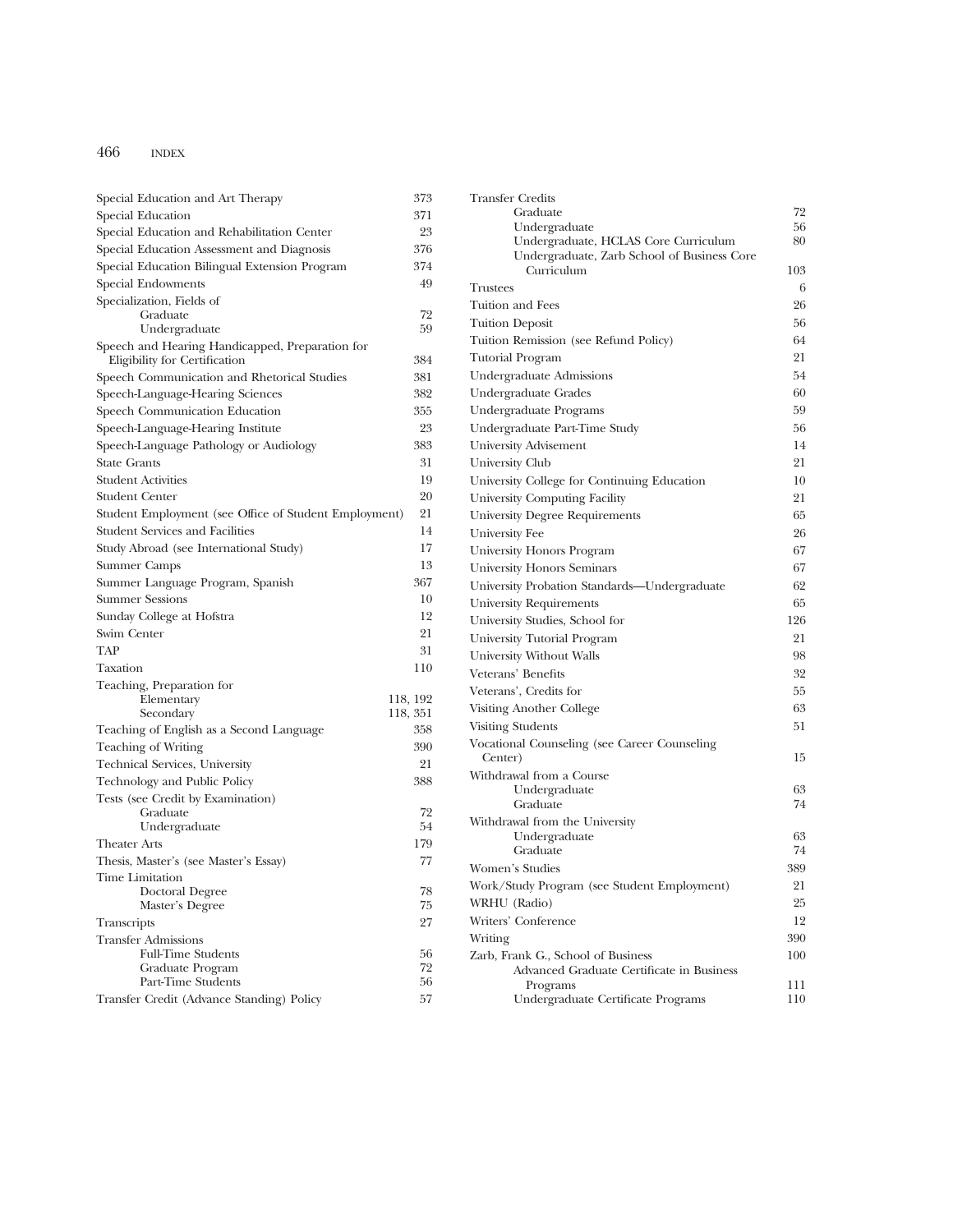THE FAMILY EDUCATIONAL RIGHTS AND PRIVACY ACT (FERPA) affords students certain rights with respect to their education records. They are:

- 1. The right to inspect and review the student's education records within 45 days of the day the University receives a request for access.
	- —Students should submit to the registrar, dean, head of the academic department or other appropriate official, written requests that identify the record(s) they wish to inspect. The University official will make arrangements for access and notify the students of the time and place where the records may be inspected. If the records are not maintained by the University official to whom the request was submitted, that official shall advise the student of the correct official to whom the request should have been addressed.
- 2. The right to request the amendment of the student's education records that the student believes are inaccurate or misleading.
	- —Students may ask the University to amend a record that they believe is inaccurate or misleading. They should write the University official responsible for the records, clearly identify the part of the record they want changed, and specify why it is inaccurate or misleading.
	- —If the University decides not to amend the record as requested by the student, the University will notify the student of the decision and advise the student of his or her right to a hearing regarding the request for amendment. Additional information regarding the hearing procedure will be provided to the student when notified of the right to a hearing.
- 3. The right to consent to disclosures of personally identifiable information contained in the student's education records, except to the extent that FERPA authorizes disclosure without consent.
	- —One exception which permits disclosure without consent is disclosure to school officials with legitimate education interests. A school official is a person employed by the University in an administrative, supervisory, academic or research of support staff position (including law enforcement unit personnel and health staff); a person or company with whom the University has contracted (such as an attorney, auditor, or collection agent); a person serving on the Board of Trustees; or a student serving on an official committee, such as a disciplinary or grievance committee, or assisting another school official in performing his or her tasks.
	- —A school official has a legitimate educational interest if the official needs to review an education record in order to fulfill his or her professional responsibility.
- 4. The right to file a complaint with the U.S. Department of Education concerning alleged failures by Hofstra University to comply with the requirements of FERPA. The name and address of the Office that administers FERPA is

Family Policy Compliance Office U.S. Department of Education 400 Maryland Avenue, SW Washington, DC 20202-46052